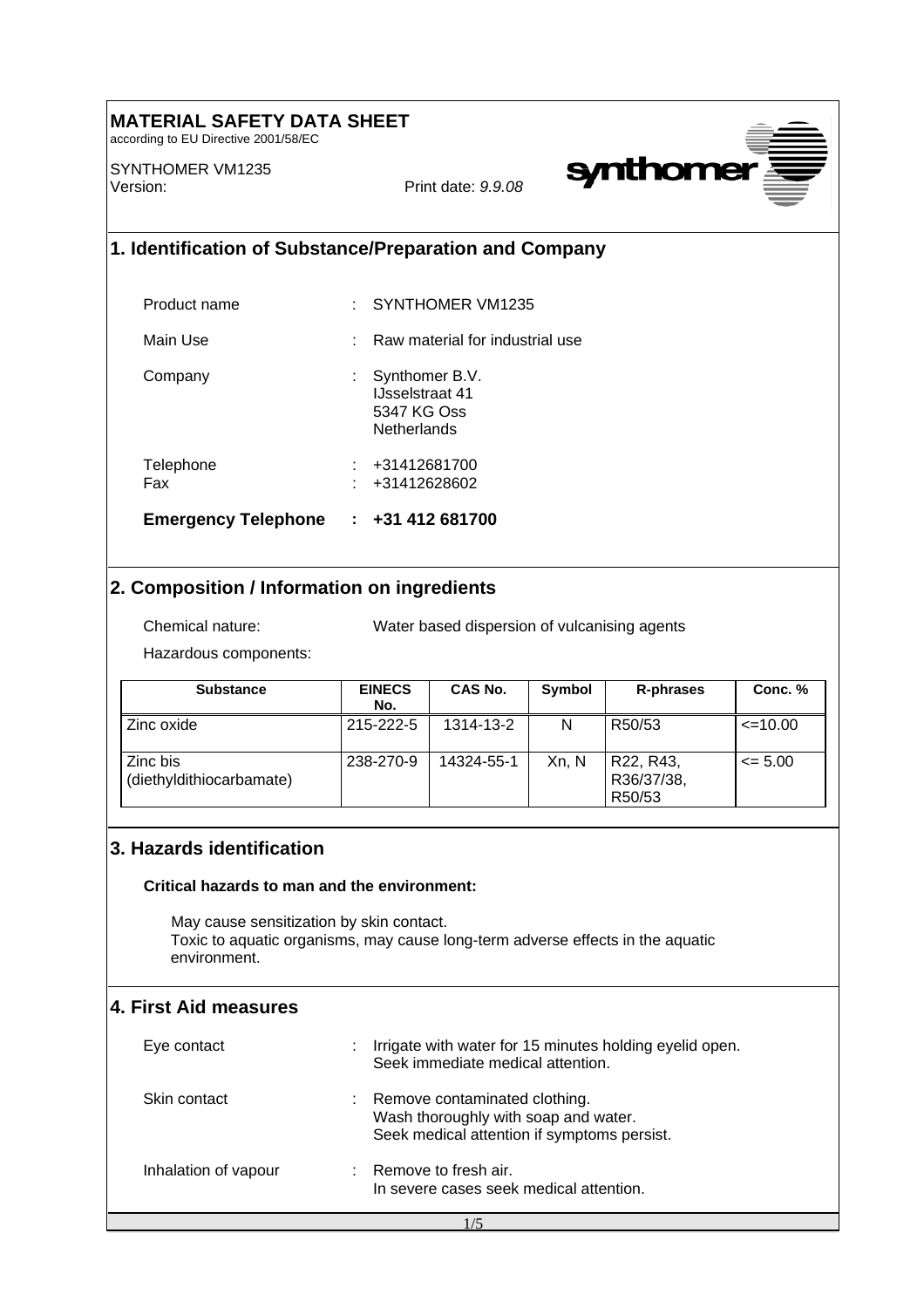| <b>MATERIAL SAFETY DATA SHEET</b><br>according to EU Directive 2001/58/EC |                                                                                                                                                                   |  |  |
|---------------------------------------------------------------------------|-------------------------------------------------------------------------------------------------------------------------------------------------------------------|--|--|
| SYNTHOMER VM1235<br>Version:                                              | synthomer<br>Print date: 9.9.08                                                                                                                                   |  |  |
| Ingestion                                                                 | Wash out mouth with water.<br>Seek immediate medical attention.<br>Do not induce vomiting.                                                                        |  |  |
| 5. Fire fighting measures                                                 |                                                                                                                                                                   |  |  |
| Hazards during fire-fighting:                                             | The product is water based and is not combustible.                                                                                                                |  |  |
| Suitable extinguishing media:                                             | CO2, dry powder, alcohol-resistant foam. Water spray.                                                                                                             |  |  |
| 6. Accidental release measures                                            |                                                                                                                                                                   |  |  |
| Personal protection                                                       | Refer to Section 8.                                                                                                                                               |  |  |
| Environmental precautions                                                 | Prevent product entering soil, natural waters and drains.                                                                                                         |  |  |
| Methods for cleaning and<br>taking up                                     | Small spillages should be absorbed on inert absorbent.<br>Large spillages should be contained and pumped into a<br>receiving vessel.                              |  |  |
| 7. Handling and storage                                                   |                                                                                                                                                                   |  |  |
| Handling                                                                  | Observe good housekeeping practice.<br>Keep workplace well ventilated.<br>Avoid contact with skin and eyes.                                                       |  |  |
| Storage                                                                   | Store between +5°C and +35°C protected from frost and direct<br>sunlight.<br>Do not use storage vessels or pipework made of aluminium,<br>copper or their alloys. |  |  |
| 8. Exposure controls / personal protection                                |                                                                                                                                                                   |  |  |
| Advice on system design                                                   | : Provide good general ventilation in the workplace. Local<br>exhaust ventilation is recommended.                                                                 |  |  |
| Personal protective equipment:                                            |                                                                                                                                                                   |  |  |
| Respiratory protection                                                    | In case of insufficient ventilation, wear suitable respiratory<br>equipment.                                                                                      |  |  |
| Hand protection                                                           | Wear chemical resistant gloves.                                                                                                                                   |  |  |
| Eye protection                                                            | Use approved safety goggles or face shield.<br>2/5                                                                                                                |  |  |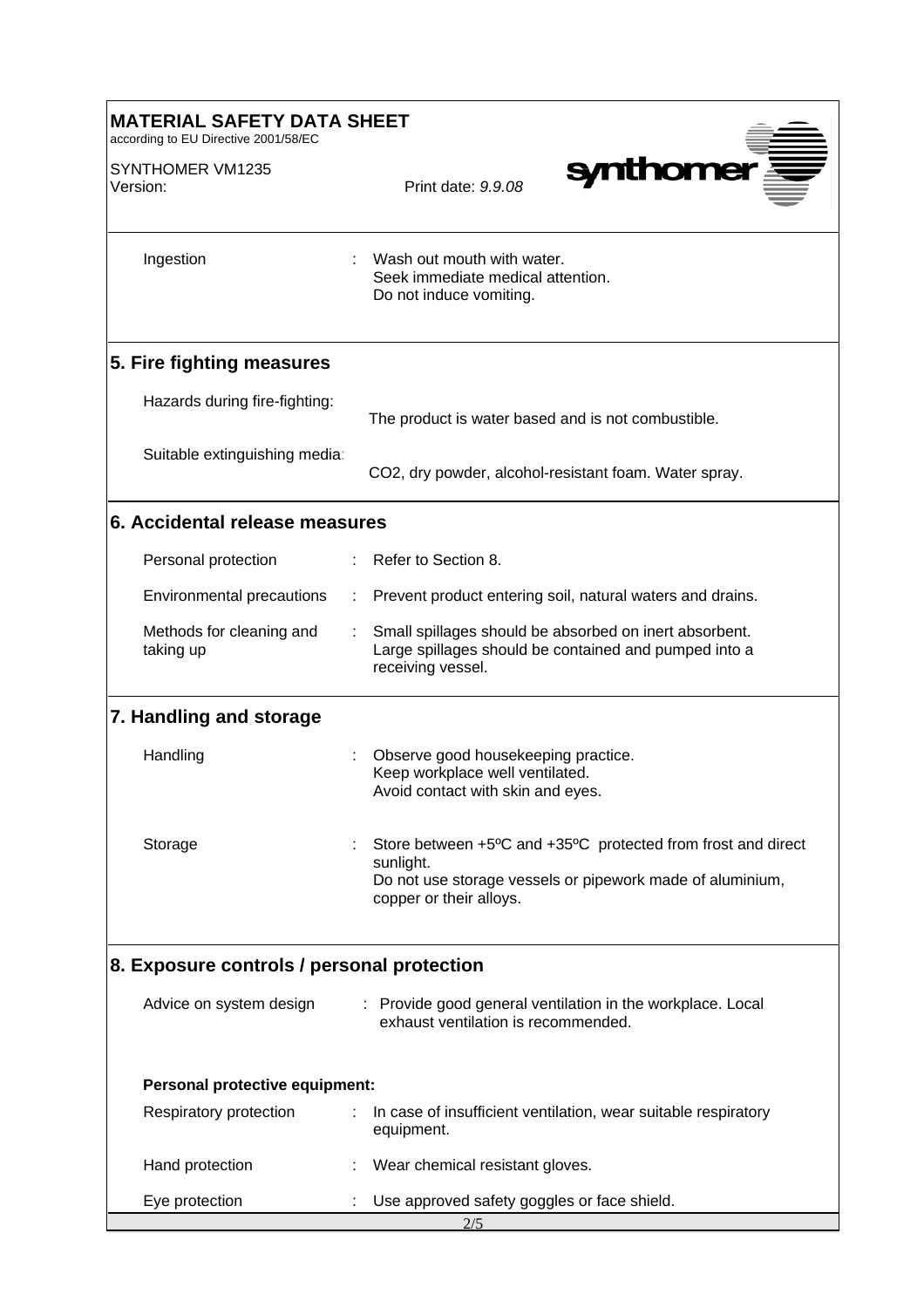| <b>MATERIAL SAFETY DATA SHEET</b><br>according to EU Directive 2001/58/EC                                             |                                                                                                                                                                                            |  |  |
|-----------------------------------------------------------------------------------------------------------------------|--------------------------------------------------------------------------------------------------------------------------------------------------------------------------------------------|--|--|
| SYNTHOMER VM1235<br>Version:                                                                                          | <b>synthome</b><br>Print date: 9.9.08                                                                                                                                                      |  |  |
| Skin protection                                                                                                       | Wear suitable protective clothing, gloves and eye/face<br>÷<br>protection.                                                                                                                 |  |  |
| Hygiene measures                                                                                                      | Do not eat, drink or smoke when handling product.                                                                                                                                          |  |  |
| 9. Physical and chemical properties                                                                                   |                                                                                                                                                                                            |  |  |
| Physical form<br>Colour<br>Odour<br>Boiling point<br>Vapour pressure<br>Relative density<br>Solubility in water<br>pH | liquid<br>grey<br>characteristic<br>100 °C<br>23 hPa<br>$1.25 - 1.5$<br>insoluble but miscible in all proportions<br>$9.5 - 10.5$                                                          |  |  |
| 10. Stability and reactivity<br>Avoid contact with acids.<br>Avoid contact with oxidising agents.                     |                                                                                                                                                                                            |  |  |
| 11. Toxicological information<br>properly handled under industrial conditions.                                        | No data available, Long term experience of this product type indicates no danger to health when                                                                                            |  |  |
| 12. Ecological information                                                                                            |                                                                                                                                                                                            |  |  |
| Degradation/elimination                                                                                               | No data available.                                                                                                                                                                         |  |  |
| Ecotoxic effects                                                                                                      | The product is classified as Dangerous for the Environment<br>(see Section 15).                                                                                                            |  |  |
| 13. Disposal considerations                                                                                           |                                                                                                                                                                                            |  |  |
|                                                                                                                       | Waste product should not be discharged directly into drains or waterways without treatment.<br>Disposal of product and packaging should always comply with local and national regulations. |  |  |
| EU Waste code number:                                                                                                 | No Waste Code Number available.                                                                                                                                                            |  |  |
| <b>14. Transport information</b>                                                                                      |                                                                                                                                                                                            |  |  |
|                                                                                                                       | 3/5                                                                                                                                                                                        |  |  |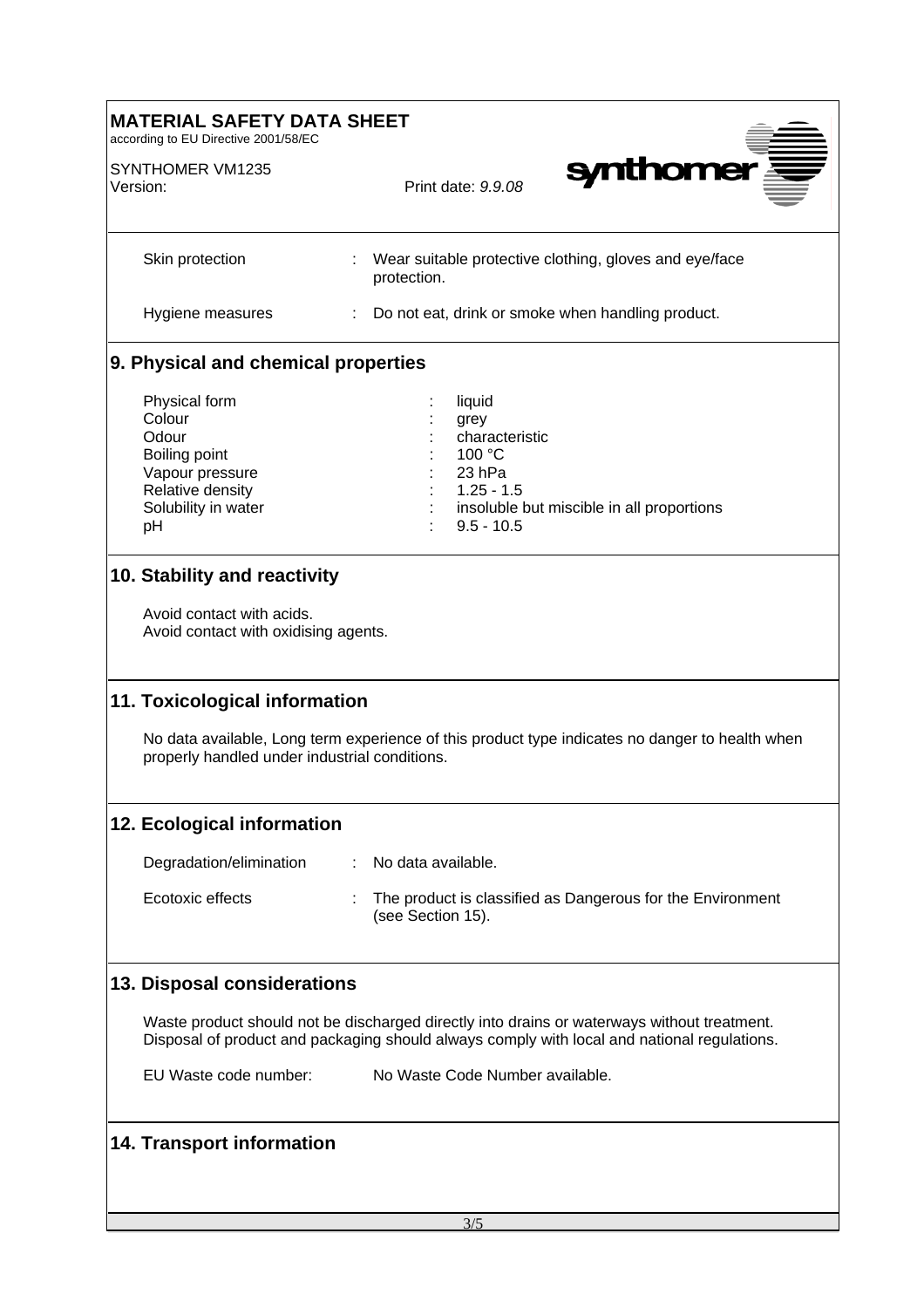## **MATERIAL SAFETY DATA SHEET**

according to EU Directive 2001/58/EC

SYNTHOMER VM1235 Version: Print date: *9.9.08*



**Classification ADR/RID/IMDG/ICAO**

| UN/SIN Number<br><b>Proper Shipping Name</b> |    | 3082<br>ENVIRONMENTALLY HAZARDOUS LIQUID,<br>N.O.S. (Zinc bis (diethyldithiocarbamate), Zinc Oxide<br>), 9, III, ADR |
|----------------------------------------------|----|----------------------------------------------------------------------------------------------------------------------|
| Class                                        | ÷. | -9                                                                                                                   |
| Packing group                                | ÷. | Ш                                                                                                                    |
| <b>Hazard Identification Number</b>          |    | 90                                                                                                                   |

### **15. Regulatory information**

#### **Labelling according to EU directive 1999/45/EC:**

| Symbol    | N<br>Хi         | Dangerous for the environment<br>Irritant                                                                                                                            |
|-----------|-----------------|----------------------------------------------------------------------------------------------------------------------------------------------------------------------|
| R-phrases | R43<br>R51/53   | May cause sensitization by skin contact.<br>Toxic to aquatic organisms, may cause long-term<br>adverse effects in the aquatic environment.                           |
| S-phrases | S60<br>S61      | This material and its container must be disposed of as<br>hazardous waste.<br>Avoid release to the environment. Refer to special<br>instructions/Safety data sheets. |
|           | S <sub>24</sub> | Avoid contact with skin.                                                                                                                                             |

### **National regulations:**

Germany: Water hazard class : WGK = 2, VwVwS Anhang 4

Information given in this Material Safety Data Sheet does not constitute the user's own workplace risk assessment.

### **16. Other information**

The information given here is to the best of our knowledge true and accurate and is provided solely for making safety assessments. It is not a sales specification or an indication of suitability for a particular use.

Text of R-phrases from Section 2:

| R50/53              | Very toxic to aquatic organisms, may cause long-term adverse<br>effects in the aquatic environment. |
|---------------------|-----------------------------------------------------------------------------------------------------|
| R <sub>22</sub>     | Harmful if swallowed.                                                                               |
| R43                 | May cause sensitization by skin contact.                                                            |
| R36/37/38           | Irritating to eyes, respiratory system and skin.                                                    |
| R <sub>50</sub> /53 | Very toxic to aquatic organisms, may cause long-term adverse                                        |